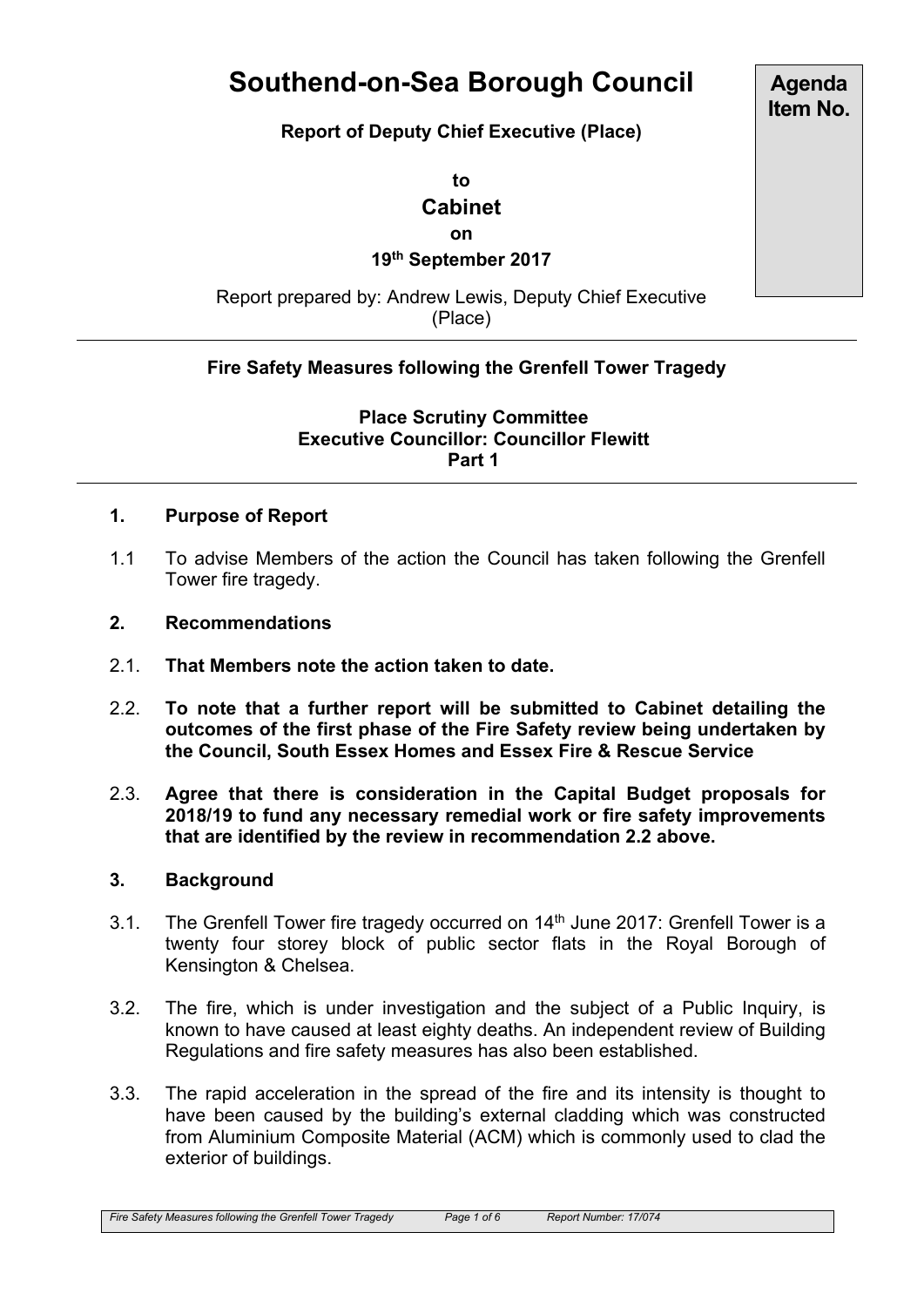- 3.4. In the immediate aftermath of the Grenfell Tower tragedy the Leader of Southend-on-Sea Borough Council said that the Council would be reviewing fire safety measures across its estate – in order to progress this the Acting Chief Executive established an internal working group, including senior representation from South Essex Homes (SEH), to oversee and co-ordinate this work.
- 3.5. At the meeting of the Full Council on  $15<sup>th</sup>$  June the Council stood for a one minute silence as a mark of respect for all those affected by the Grenfell Tower tragedy as well as the recent terror attacks in Manchester and London.
- 3.6. At their meeting on  $20<sup>th</sup>$  June, Cabinet considered a report of the Director of Finance & Resources outlining the capital programme outturn for 2016/17. On consideration of the report and in light of the Grenfell Tower tragedy, the Leader of the Council proposed the re-profiling of £2M from the 2018/19 HRA Future Programme into the current 2017/18 financial year. This would enable the existing on-going programme of fire installation works to the Council's tower blocks to be accelerated and completed earlier than planned and within this financial year.

# **4. Discussion & Proposals**

- 4.1 Members and particularly residents will be reassured to know that none of the Council's tower blocks have external cladding fitted.
- 4.2 In addition to this every Council owned high rise block and sheltered housing scheme across the borough has an annual fire risk assessment carried out by a qualified assessor. Essex Fire and Rescue Service (EFRS) also carry out their own annual audits and the results are recorded.
- 4.3 Actions recommended as a result of these assessments are carried out by South Essex Homes as a matter of urgency. This comprehensive approach ensures buildings remain compliant with the most up to date regulatory and legislative requirements and also good practice as advised by EFRS.
- 4.4 SEH's compliance officer carries out interim visits to inspect the blocks during the year in order to ensure compliance is maintained. Caretaking and estate staff attend all high rise blocks seven days a week and part of that attendance is to ensure all lifts, stairs and communal areas are clean and clear of any dumped objects or materials. Any dumped item is removed as promptly as possible so as to avoid any risk of fire in communal areas.
- 4.5 With regard to specific fire safety installations in high rise blocks SEH have been carrying out a programme of replacing all front entrance doors and frames, along with all communal doors and panels, with the highest specification products available on the market. These have proved to be completely effective in preventing the transmission of smoke and fire where fire has occurred. They enable the fire service recommended policy, for tenants to remain in their home in the event of a fire outside, to be fully effective in protecting residents.
- 4.6 Of the 13 high rise blocks in Southend, 10 have had these works completed, one block is currently in the process of having this work carried out and the remaining two blocks are planned to have the work carried out in this financial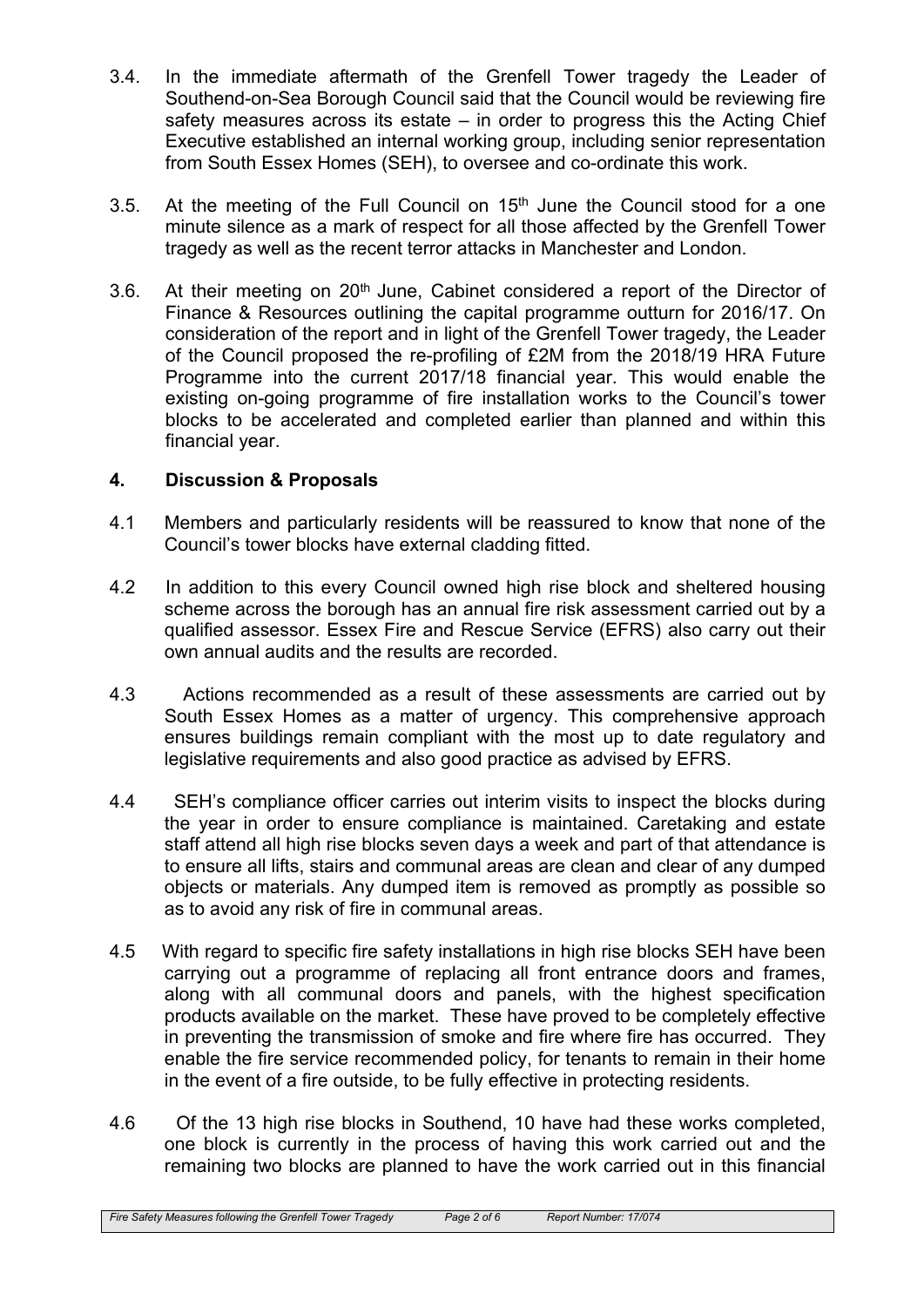year following Cabinet's approval on 20<sup>th</sup> June to bring forward £2m of capital funding as set out earlier in this report.

- 4.7 In addition each high rise block has a sprinkler system installed in the ground floor refuse chamber, as these are areas where low level fires have occurred in the past, and which have proved to be very effective.
- 4.8 Every Council tenanted property also has an individual hard wired smoke detector which is checked and serviced on an annual basis and SEH are currently in the process of installing individual reminder signs to the back of each tenanted property's entrance door to further remind residents of fire safety action in the event of a fire.
- 4.9 At national level the Department for Communities & Local Government (DCLG) wrote to all Local Authorities to establish the numbers of high rise / tall buildings in their management that had ACM cladding attached to them. They also provided Local Authorities with access to the Building Research Establishment at Garston in Hertfordshire where they were able to send samples of cladding that could be tested for combustibility – the Council has not needed to use this facility.
- 4.10 The Council has responded fully to all information requests from Government and no issues have been raised by Government as a result of the Council's returns.
- 4.11 As a result of the Grenfell Tower fire the Council has initiated a number of actions which are set out below:
	- Assessments have been undertaken by SEH on all their residential tower blocks.
	- Fire safety measures are being reviewed across the Council's property estate – this includes all properties managed by SEH, as well as the Civic Centre, leisure and cultural buildings and schools.
	- The Council has been in direct contact with other public sector partners (including the NHS, the University of Essex and South Essex College) who have high rise / tall buildings in their stock to request that they reassure themselves about fire safety measures and external cladding. No safety issues have arisen from this that the Council is aware of.
	- The Council has written to Housing Associations with high rise / tall buildings in the borough to reassure themselves that there are no external cladding issues that would be a cause for concern and that they are reviewing fire safety measures in place in light of the Grenfell Tower fire.
	- The Council has contacted all schools to provide support and assistance should they require it. The Department for Education has written to schools in respect of risk assessment policies – the Council is assisting the schools it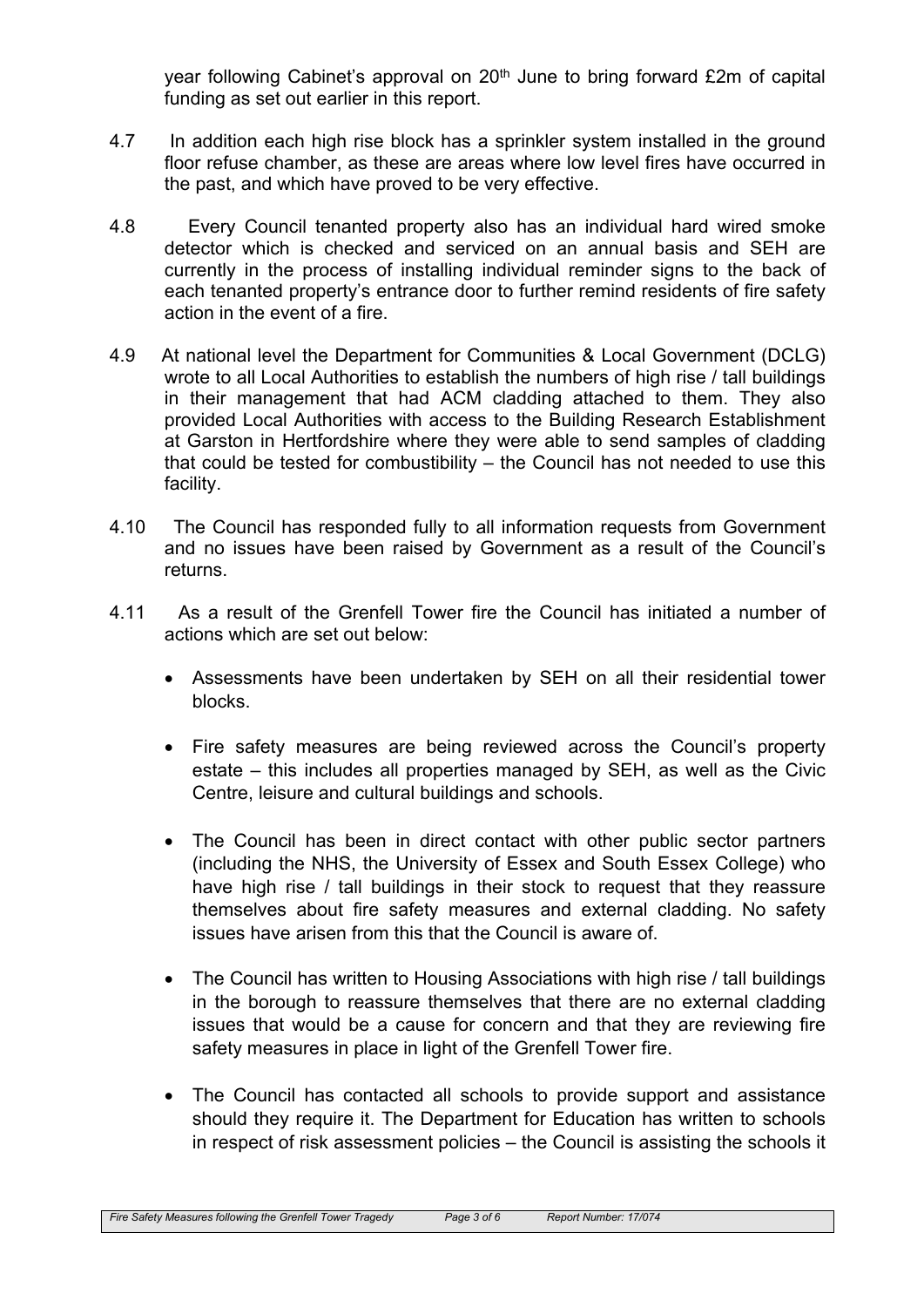is directly responsible to support them reviewing their own fire safety arrangements.

- In addition to this the Council has researched its planning and building control records to establish a list of high rise / tall buildings that have external cladding attached to them. This list has been shared with the Fire Service and cross referenced with the records that they hold – a total of forty eight buildings have been identified as a result 12 of these are clad. The Council has written to DCLG to seek their advice to establish Government's expectations of Local Authorities liaising with private sector property owners. As a result of this dialogue with DCLG the Council is in the process of writing to all private sector property owners identified by its review to encourage them to reassure themselves that they have appropriate fire safety measure in place – this relates to both external cladding and internal measures and procedures to manage fire safety matters.
- A Tri partite Fire Safety review has been commissioned by the Council, SEH and EFRS. It is proposed that this will review the current fire safety practices, procedures and policies in place in relation to the Council's property portfolio including the housing stock and make recommendations for updates in the light of the emerging lessons from the Grenfell Tower tragedy and the independent review of Building Regulations and Public Inquiry referred to earlier in this report. The outcome of this review will be reported back to Cabinet in due course. The review will also consider the Council's own emergency response plans and its ability to manage an incident of this magnitude in the future.

# **5. Other Options**

5.1 Realistically there are no practical alternatives to the measures the Council has put in place following the Grenfell Tower fire – in situations such as these it is important for the Council to take on and exercise its community leadership role and do its best to ensure that appropriate fire safety measures are in place for all buildings in the borough and reassure residents that their safety is of paramount importance.

# **6. Reasons for Recommendations**

6.1 To reassure Members that the Council has reviewed fire safety management measures across its own property portfolio as well as discharge its community leadership role and seek assurance from other public and private sector building owners that they are also reviewing safety measures. It is also important that the Council puts in place appropriate levels of capital funding to ensure that any necessary improvement measures that result from the review can be addressed.

# **7. Corporate implications**

7.1 **Contribution to Council's vision & corporate priorities**

# 7.2 **Financial implications**

*Fire Safety Measures following the Grenfell Tower Tragedy Page 4 of 6 Report Number: 17/074*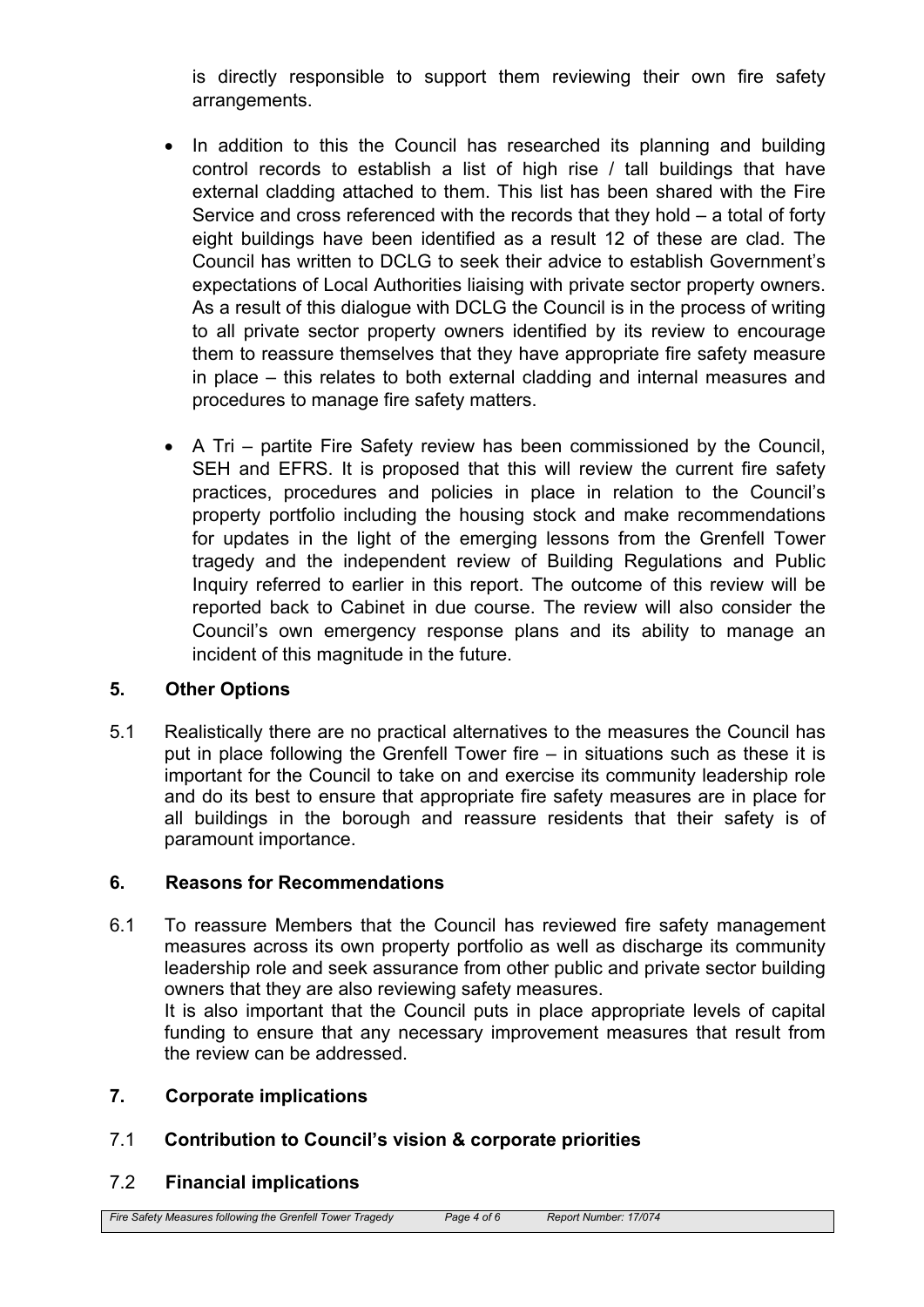Once the results of the fire safety review are known then it will be clearer on the level of capital funding required to carry out the resultant action plan.

As part of the budget setting process for 2018/19 Members will need to consider the level of funding required as part of any capital budget proposal. If there is a need for any urgent action prior to the next financial year this will need to be met from existing Health & Safety budgets and if necessary the Council's contingency and/or reserves depending on the amount required.

## 7.3 **Legal implications**

There are legal responsibilities on building owners to ensure that their buildings comply with fire safety legislation, building regulations and health and safety legislation. It is also highly likely that additional legislative responsibilities will result from the Public Inquiry and from the Independent Review of Building Regulations and Fire Safety

#### 7.4 **People implications**

The most important implication is to provide reassurance to people who live, or indeed work, in high rise / tall buildings across the borough that fire safety measures in those buildings are appropriate.

## 7.5 **Property implications**

The review will consider fire safety measures across the Council's property portfolio – as a result there are likely to be improvement measures that will need to be undertaken and which will be subject to a future report to Cabinet.

#### 7.6 **Consultation**

The measures set out in this report have not been subject to consultation but the Council has liaised closely with Essex Fire & Rescue Service, other public sector partners and is writing to private sector building owners in respect of external cladding materials and fire safety measures.

#### 7.7 **Equality & Diversity implications**

There are equality and diversity implications particularly in relation to fire safety measures in tower blocks and these will be fully considered as part of the tri partite review of the Council's property portfolio – it includes things like fire evacuation procedures for people with mobility difficulties, warning measures for people with visual and / or hearing impairments, and the location and storage of mobility scooters for example.

#### 7.8 **Risk Assessment**

The measures set out in this report are designed to ensure that appropriate risk assessments are in place and that they are subject to review as a result of the Grenfell Road fire.